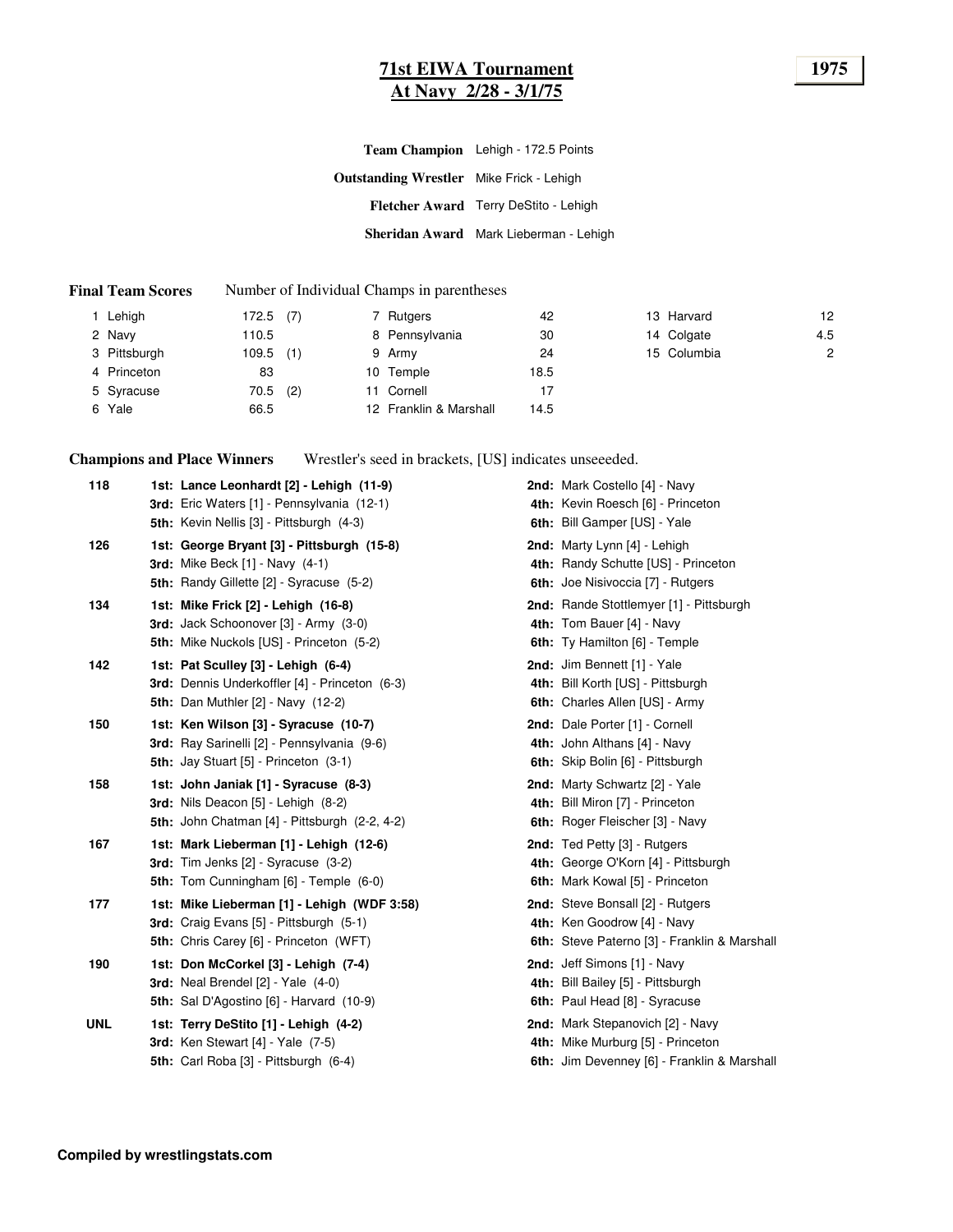## **2/28/1975 and 3/1/1975 at Navy 1975 EIWA Championship Page 1 of 10**

#### **118 Weight Class**

l,

| Jerry Nisivoccia, Rutgers [5] |                    |                       |                            |                 |                        |                               |
|-------------------------------|--------------------|-----------------------|----------------------------|-----------------|------------------------|-------------------------------|
| Mitch Silverstein, Harvard    |                    |                       | Jerry Nisivoccia Fall 7:16 |                 |                        |                               |
| Mark Costello, Navy [4]       |                    |                       |                            |                 | Mark Costello 7-4      |                               |
| Randy Hamme, Temple           |                    |                       | Mark Costello Fall 6:11    |                 |                        |                               |
| Bill Gamper, Yale             |                    |                       |                            |                 |                        | Mark Costello 8-3             |
| Eric Waters, Pennsylvania [1] |                    | Eric Waters 14-5      |                            |                 |                        |                               |
| Bob Vottero, Army [8]         |                    |                       |                            | Eric Waters 8-3 |                        |                               |
| Morillas, Syracuse            |                    | Bob Vottero Fall 0:11 |                            |                 |                        |                               |
| Andy Sama, Columbia [7]       |                    |                       |                            |                 |                        | <b>Lance Leonhardt 11-9</b>   |
| Tim Keny, Colgate             |                    | Andy Sama Fall 6:48   |                            |                 |                        |                               |
| Lance Leonhardt, Lehigh [2]   |                    |                       |                            |                 | Lance Leonhardt 10-1   |                               |
| Tom Ford, Franklin & Marshall |                    | Lance Leonhardt 5-2   |                            |                 |                        |                               |
| Kevin Roesch, Princeton [6]   |                    |                       |                            |                 |                        | Lance Leonhardt 9-5           |
| Keith Richter, Cornell        |                    |                       | Kevin Roesch Fall 6:28     |                 |                        |                               |
| Bye                           |                    |                       |                            |                 | Kevin Roesch Fall 6:01 |                               |
|                               |                    | Kevin Nellis          |                            |                 |                        |                               |
| Kevin Nellis, Pittsburgh [3]  |                    |                       | <b>Consolation Bracket</b> |                 |                        |                               |
|                               | Randy Hamme        |                       |                            |                 |                        |                               |
|                               |                    |                       | Jerry Nisivoccia 7-7, 3-1  |                 |                        |                               |
|                               | Jerry Nisivoccia   |                       |                            |                 | Bill Gamper 9-5        |                               |
|                               |                    |                       |                            |                 |                        | Kevin Roesch 4-1              |
|                               | <b>Bill Gamper</b> |                       |                            |                 | Kevin Roesch           |                               |
|                               |                    |                       | Bill Gamper 6-2            |                 |                        |                               |
|                               | <b>Bob Vottero</b> |                       |                            |                 |                        | Third Place: Eric Waters 12-1 |
|                               |                    |                       |                            |                 |                        |                               |
|                               | Tom Ford           |                       |                            |                 |                        | Fifth Place: Kevin Nellis 4-3 |
|                               |                    |                       | Tom Ford 14-2              |                 |                        |                               |
|                               | Andy Sama          |                       |                            |                 | Kevin Nellis 6-3       |                               |
|                               |                    |                       |                            |                 |                        | Eric Waters 7-3               |
|                               | Keith Richter      |                       |                            |                 | <b>Eric Waters</b>     |                               |
|                               |                    |                       | Kevin Nellis 7-2           |                 |                        |                               |
|                               | Kevin Nellis       |                       |                            |                 |                        |                               |
|                               |                    |                       |                            |                 |                        |                               |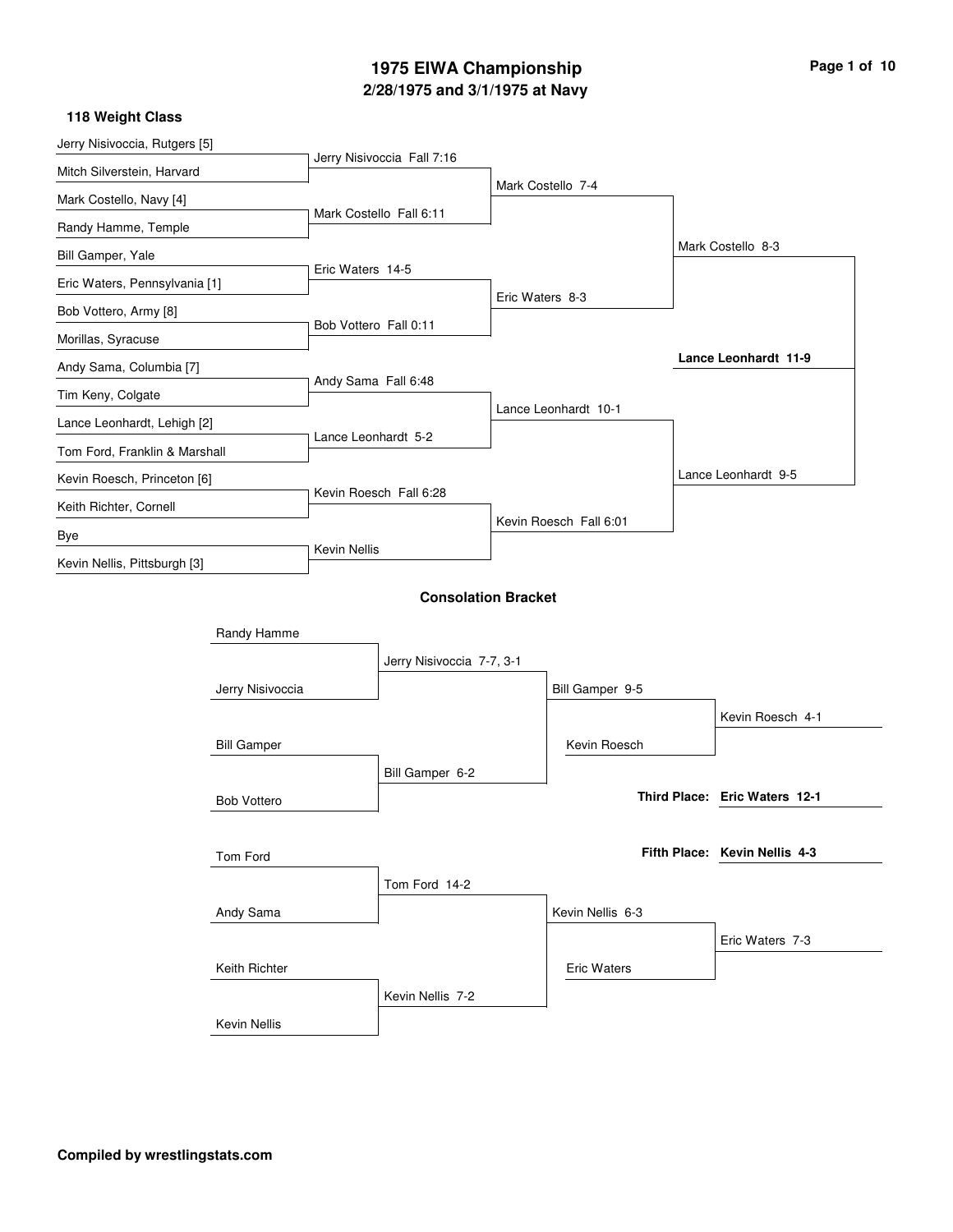## **2/28/1975 and 3/1/1975 at Navy 1975 EIWA Championship Page 2 of 10**

| Tony Rodriguez, Army                |                      |                            |                |                          |                                 |
|-------------------------------------|----------------------|----------------------------|----------------|--------------------------|---------------------------------|
| Jerry Reid, Columbia [5]            |                      | Tony Rodriguez 20-14       |                |                          |                                 |
| Dewey Golkin, Pennsylvania          |                      |                            | Marty Lynn 8-2 |                          |                                 |
| Marty Lynn, Lehigh [4]              | Marty Lynn Fall 7:24 |                            |                |                          |                                 |
| Mike Beck, Navy [1]                 |                      |                            |                |                          | Marty Lynn 3-2                  |
| Bill Ruoff, Cornell                 | Mike Beck Fall 3:37  |                            |                |                          |                                 |
| Milt Yasunaga, Harvard [8]          |                      |                            |                | Mike Beck Fall 3:06      |                                 |
| Randy Schutte, Princeton            | Randy Schutte 4-3    |                            |                |                          |                                 |
| John Carothers, Franklin & Marshall |                      |                            |                |                          | George Bryant 15-8              |
| Randy Gillette, Syracuse [2]        | Randy Gillette 12-11 |                            |                |                          |                                 |
| Joe Nisivoccia, Rutgers [7]         |                      |                            |                | Joe Nisivoccia 13-8      |                                 |
| Mark Berner, Yale                   | Joe Nisivoccia 8-1   |                            |                |                          |                                 |
| Rick Henninger, Colgate             |                      |                            |                |                          | George Bryant 12-3              |
| George Bryant, Pittsburgh [3]       |                      | George Bryant Fall 4:57    |                |                          |                                 |
| Bye                                 |                      |                            |                | George Bryant 7-1        |                                 |
| Hans Van Brill, Temple [6]          | Hans Van Brill       |                            |                |                          |                                 |
|                                     |                      | <b>Consolation Bracket</b> |                |                          |                                 |
| Dewey Golkin                        |                      |                            |                |                          |                                 |
|                                     |                      | Tony Rodriguez Fall 2:45   |                |                          |                                 |
| Tony Rodriguez                      |                      |                            |                | Randy Schutte 4-3        |                                 |
|                                     |                      |                            |                |                          | Randy Schutte 3-3, 2-0          |
| <b>Bill Ruoff</b>                   |                      |                            |                | Joe Nisivoccia           |                                 |
|                                     |                      | Randy Schutte Fall 1:56    |                |                          |                                 |
| Randy Schutte                       |                      |                            |                |                          | Third Place: Mike Beck 4-1      |
|                                     |                      |                            |                |                          |                                 |
| Mark Berner                         |                      |                            |                |                          | Fifth Place: Randy Gillette 5-2 |
|                                     |                      | Randy Gillette 7-2         |                |                          |                                 |
| Randy Gillette                      |                      |                            |                | Randy Gillette Fall 3:10 |                                 |
|                                     |                      |                            |                |                          | Mike Beck 6-3                   |
| <b>Rick Henninger</b>               |                      |                            |                | Mike Beck                |                                 |
|                                     |                      | Hans Van Brill 12-5        |                |                          |                                 |
| Hans Van Brill                      |                      |                            |                |                          |                                 |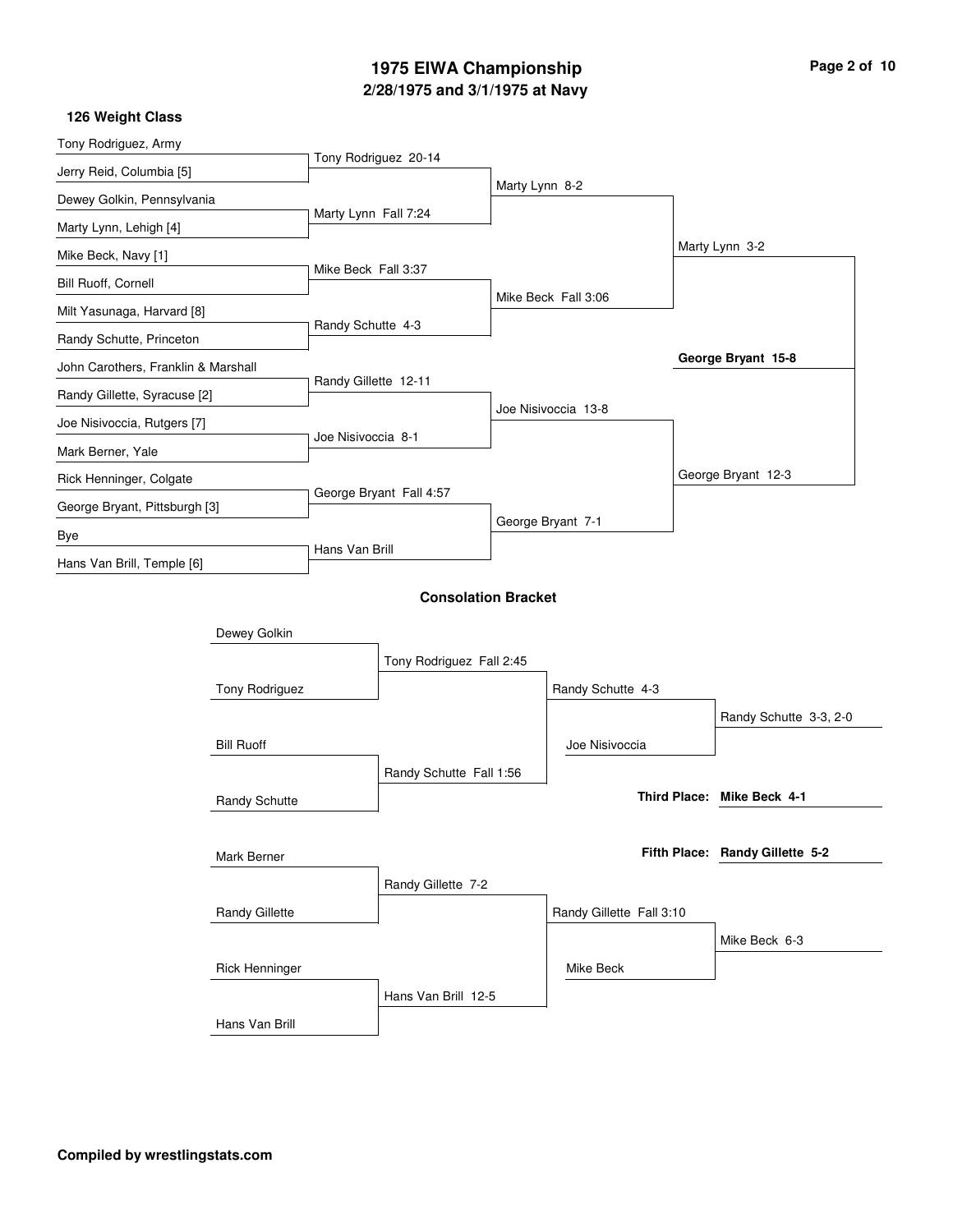# **2/28/1975 and 3/1/1975 at Navy 1975 EIWA Championship Page 3 of 10**

| Tom Bauer, Navy [4]               |                     |                        |                            |  |                        |  |                                  |
|-----------------------------------|---------------------|------------------------|----------------------------|--|------------------------|--|----------------------------------|
| Brett Senior, Franklin & Marshall |                     | Tom Bauer 11-1         |                            |  |                        |  |                                  |
| Mike Nuckols, Princeton           |                     |                        |                            |  | Tom Bauer Fall 7:00    |  |                                  |
| John DeBiase, Syracuse [5]        |                     | Mike Nuckols 3-2       |                            |  |                        |  |                                  |
| Mark Farley, Colgate              |                     |                        |                            |  |                        |  | Rande Stottlemyer Fall 7:01      |
| Rande Stottlemyer, Pittsburgh [1] |                     |                        | Rande Stottlemyer 11-1     |  |                        |  |                                  |
| Jeff Thorne, Pennsylvania [8]     |                     |                        |                            |  | Rande Stottlemyer 14-1 |  |                                  |
| Jong Rho, Yale                    |                     | Jeff Thorne Fall 4:51  |                            |  |                        |  |                                  |
| Kevin McHugh, Columbia            |                     |                        |                            |  |                        |  | Mike Frick 16-8                  |
| Phil Steiner, Rutgers [7]         |                     | Phil Steiner Fall 3:27 |                            |  |                        |  |                                  |
| Mike Frick, Lehigh [2]            |                     |                        |                            |  | Mike Frick Fall 6:44   |  |                                  |
| Jenson, Harvard                   |                     | Mike Frick Fall 4:39   |                            |  |                        |  |                                  |
| Kevin Lillehei, Cornell           |                     |                        |                            |  |                        |  | Mike Frick 10-2                  |
| Jack Schoonover, Army [3]         |                     |                        | Jack Schoonover Fall 1:44  |  |                        |  |                                  |
| Bye                               |                     |                        |                            |  | Jack Schoonover 10-2   |  |                                  |
| Ty Hamilton, Temple [6]           |                     | Ty Hamilton            |                            |  |                        |  |                                  |
|                                   |                     |                        | <b>Consolation Bracket</b> |  |                        |  |                                  |
|                                   |                     |                        |                            |  |                        |  |                                  |
|                                   | <b>Brett Senior</b> |                        |                            |  |                        |  |                                  |
|                                   |                     |                        | Mike Nuckols 7-3           |  |                        |  |                                  |
|                                   | Mike Nuckols        |                        |                            |  | Mike Nuckols Fall 6:35 |  |                                  |
|                                   |                     |                        |                            |  |                        |  | Jack Schoonover 11-1             |
|                                   | Mark Farley         |                        |                            |  | Jack Schoonover        |  |                                  |
|                                   |                     |                        | Jeff Thorne 8-3            |  |                        |  | Third Place: Jack Schoonover 3-0 |
|                                   | Jeff Thorne         |                        |                            |  |                        |  |                                  |
|                                   |                     |                        |                            |  |                        |  | Fifth Place: Mike Nuckols 5-2    |
|                                   | Jenson              |                        |                            |  |                        |  |                                  |
|                                   |                     |                        | Phil Steiner 8-4           |  |                        |  |                                  |
|                                   | <b>Phil Steiner</b> |                        |                            |  | Ty Hamilton DFT        |  |                                  |
|                                   |                     |                        |                            |  |                        |  | Tom Bauer 3-1                    |
|                                   | Kevin Lillehei      |                        |                            |  | Tom Bauer              |  |                                  |
|                                   |                     |                        | Ty Hamilton 4-3            |  |                        |  |                                  |
|                                   | Ty Hamilton         |                        |                            |  |                        |  |                                  |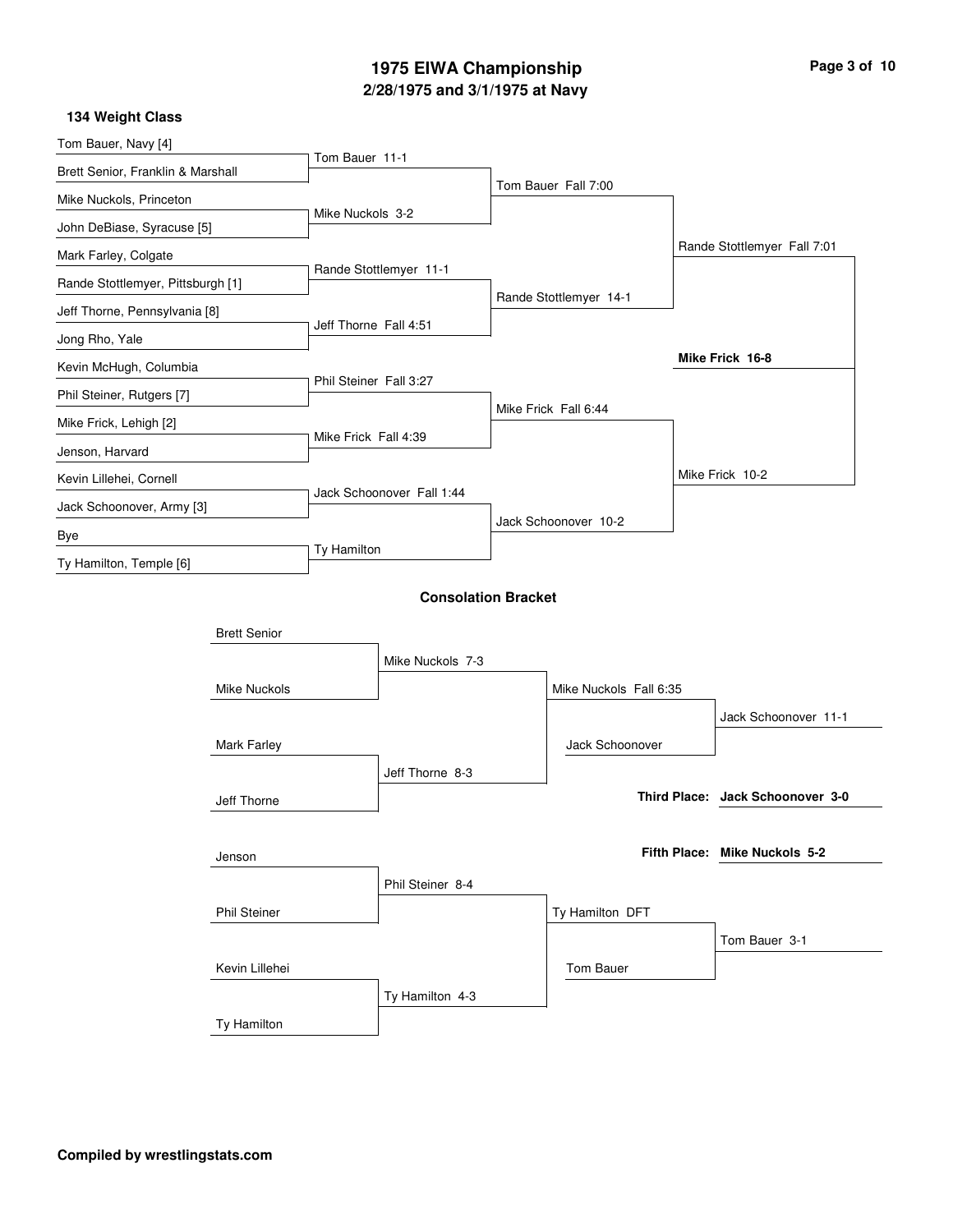## **2/28/1975 and 3/1/1975 at Navy 1975 EIWA Championship**

|  | Page 4 of 10 |  |  |  |
|--|--------------|--|--|--|
|--|--------------|--|--|--|

| Pat Greene, Syracuse [5]    |                                                                                                                                                                                                                                                                                                                                                                                                                                                                                                                                                                                                                               |                               |  |                    |  |                                      |  |
|-----------------------------|-------------------------------------------------------------------------------------------------------------------------------------------------------------------------------------------------------------------------------------------------------------------------------------------------------------------------------------------------------------------------------------------------------------------------------------------------------------------------------------------------------------------------------------------------------------------------------------------------------------------------------|-------------------------------|--|--------------------|--|--------------------------------------|--|
| Alan Russell, Cornell       |                                                                                                                                                                                                                                                                                                                                                                                                                                                                                                                                                                                                                               | Pat Greene 9-7                |  |                    |  |                                      |  |
| Charles Allen, Army         |                                                                                                                                                                                                                                                                                                                                                                                                                                                                                                                                                                                                                               |                               |  | Charles Allen 10-7 |  |                                      |  |
|                             |                                                                                                                                                                                                                                                                                                                                                                                                                                                                                                                                                                                                                               |                               |  |                    |  |                                      |  |
| Gerace, Franklin & Marshall |                                                                                                                                                                                                                                                                                                                                                                                                                                                                                                                                                                                                                               |                               |  |                    |  | Jim Bennett Fall 4:52                |  |
| Jim Bennett, Yale [1]       |                                                                                                                                                                                                                                                                                                                                                                                                                                                                                                                                                                                                                               |                               |  |                    |  |                                      |  |
| Bob Engle, Pennsylvania [8] |                                                                                                                                                                                                                                                                                                                                                                                                                                                                                                                                                                                                                               |                               |  |                    |  |                                      |  |
| Mark Morgan, Rutgers        |                                                                                                                                                                                                                                                                                                                                                                                                                                                                                                                                                                                                                               |                               |  |                    |  |                                      |  |
| Dave Vitiello, Columbia     |                                                                                                                                                                                                                                                                                                                                                                                                                                                                                                                                                                                                                               |                               |  |                    |  | Pat Sculley 6-4                      |  |
| Dan Muthler, Navy [2]       |                                                                                                                                                                                                                                                                                                                                                                                                                                                                                                                                                                                                                               |                               |  |                    |  |                                      |  |
| Dave Albert, Harvard        |                                                                                                                                                                                                                                                                                                                                                                                                                                                                                                                                                                                                                               |                               |  |                    |  |                                      |  |
| Chris lanacone, Temple [7]  |                                                                                                                                                                                                                                                                                                                                                                                                                                                                                                                                                                                                                               |                               |  |                    |  |                                      |  |
| Pat Sculley, Lehigh [3]     |                                                                                                                                                                                                                                                                                                                                                                                                                                                                                                                                                                                                                               |                               |  |                    |  | Pat Sculley 8-2                      |  |
| Bill Korth, Pittsburgh      |                                                                                                                                                                                                                                                                                                                                                                                                                                                                                                                                                                                                                               |                               |  |                    |  |                                      |  |
| Bye                         |                                                                                                                                                                                                                                                                                                                                                                                                                                                                                                                                                                                                                               |                               |  |                    |  |                                      |  |
| Scott Perkins, Colgate [6]  |                                                                                                                                                                                                                                                                                                                                                                                                                                                                                                                                                                                                                               |                               |  |                    |  |                                      |  |
|                             |                                                                                                                                                                                                                                                                                                                                                                                                                                                                                                                                                                                                                               |                               |  |                    |  |                                      |  |
|                             |                                                                                                                                                                                                                                                                                                                                                                                                                                                                                                                                                                                                                               |                               |  |                    |  |                                      |  |
|                             |                                                                                                                                                                                                                                                                                                                                                                                                                                                                                                                                                                                                                               |                               |  |                    |  |                                      |  |
|                             |                                                                                                                                                                                                                                                                                                                                                                                                                                                                                                                                                                                                                               |                               |  |                    |  |                                      |  |
|                             |                                                                                                                                                                                                                                                                                                                                                                                                                                                                                                                                                                                                                               |                               |  |                    |  |                                      |  |
|                             |                                                                                                                                                                                                                                                                                                                                                                                                                                                                                                                                                                                                                               |                               |  |                    |  | Dennis Underkoffler 4-4, 1-0         |  |
|                             |                                                                                                                                                                                                                                                                                                                                                                                                                                                                                                                                                                                                                               |                               |  |                    |  |                                      |  |
|                             |                                                                                                                                                                                                                                                                                                                                                                                                                                                                                                                                                                                                                               |                               |  |                    |  | Third Place: Dennis Underkoffler 6-3 |  |
|                             |                                                                                                                                                                                                                                                                                                                                                                                                                                                                                                                                                                                                                               |                               |  |                    |  |                                      |  |
|                             | Charles Allen 10-7<br>Dennis Underkoffler, Princeton [4]<br>Jim Bennett Fall 7:22<br>Jim Bennett 14-4<br>Bob Engle 7-4<br>Dan Muthler Fall 7:25<br>Dan Muthler 9-3<br>Chris lanacone Fall 1:40<br>Pat Sculley 11-1<br>Pat Sculley 8-2<br><b>Scott Perkins</b><br><b>Consolation Bracket</b><br>Dennis Underkoffler<br>Dennis Underkoffler 7-1<br>Pat Greene<br>Dennis Underkoffler 6-0<br>Gerace<br>Dan Muthler<br>Bob Engle 8-5<br><b>Bob Engle</b><br>Dave Vitiello<br>Chris lanacone 6-1<br>Bill Korth Fall 7:42<br>Chris lanacone<br><b>Bill Korth</b><br><b>Charles Allen</b><br>Bill Korth 12-9<br><b>Scott Perkins</b> | Fifth Place: Dan Muthler 12-2 |  |                    |  |                                      |  |
|                             |                                                                                                                                                                                                                                                                                                                                                                                                                                                                                                                                                                                                                               |                               |  |                    |  |                                      |  |
|                             |                                                                                                                                                                                                                                                                                                                                                                                                                                                                                                                                                                                                                               |                               |  |                    |  |                                      |  |
|                             |                                                                                                                                                                                                                                                                                                                                                                                                                                                                                                                                                                                                                               |                               |  |                    |  |                                      |  |
|                             |                                                                                                                                                                                                                                                                                                                                                                                                                                                                                                                                                                                                                               |                               |  |                    |  | Bill Korth 8-4                       |  |
|                             |                                                                                                                                                                                                                                                                                                                                                                                                                                                                                                                                                                                                                               |                               |  |                    |  |                                      |  |
|                             |                                                                                                                                                                                                                                                                                                                                                                                                                                                                                                                                                                                                                               |                               |  |                    |  |                                      |  |
|                             |                                                                                                                                                                                                                                                                                                                                                                                                                                                                                                                                                                                                                               |                               |  |                    |  |                                      |  |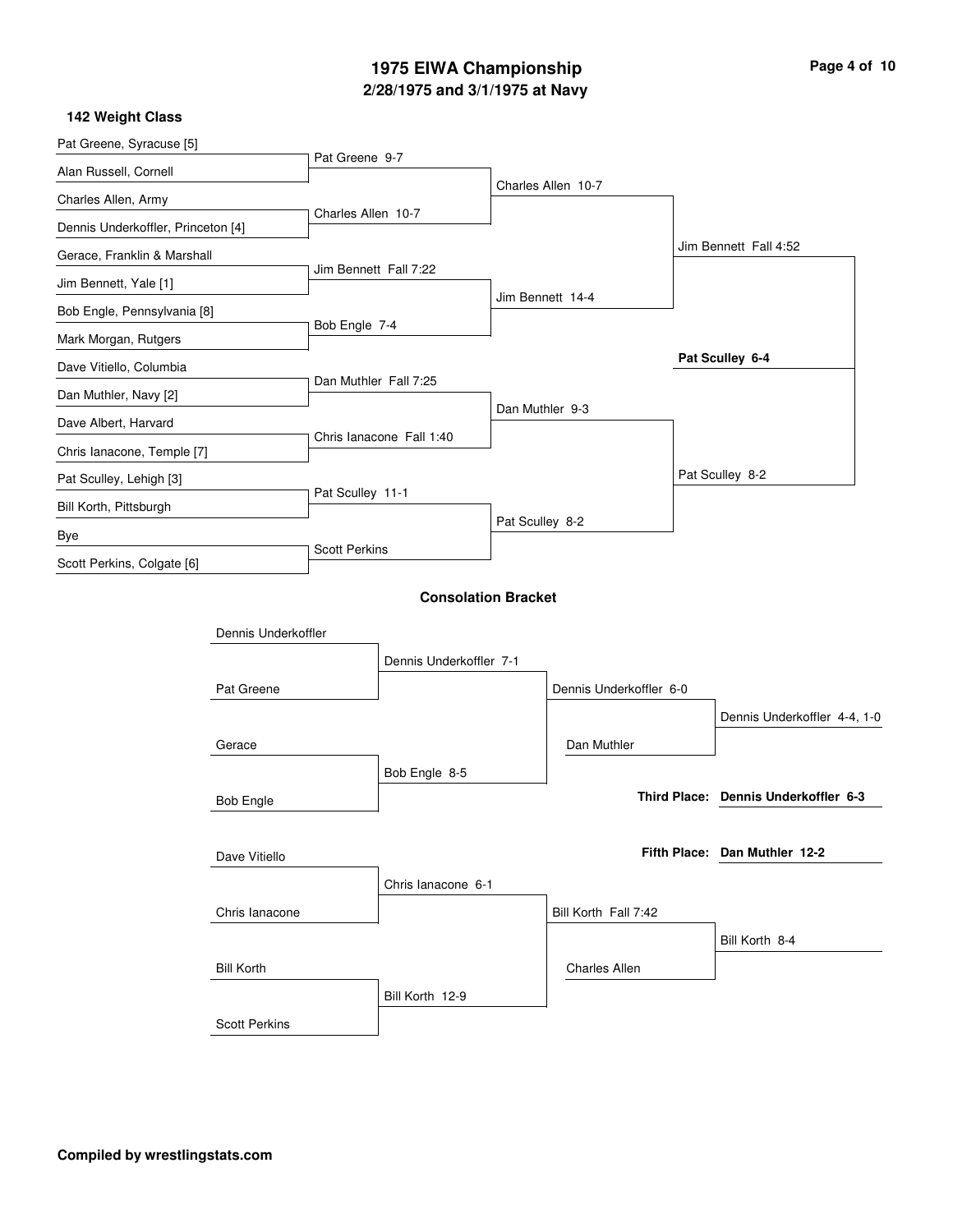# **2/28/1975 and 3/1/1975 at Navy 1975 EIWA Championship Page 5 of 10**

| 150 Weight Class                     |                    |                            |                     |                   |                      |  |                                |
|--------------------------------------|--------------------|----------------------------|---------------------|-------------------|----------------------|--|--------------------------------|
| Armin Vaihinger, Lehigh              |                    |                            |                     |                   |                      |  |                                |
| John Althans, Navy [4]               |                    | John Althans 13-3          |                     |                   |                      |  |                                |
| Tom McLaren, Columbia                |                    |                            |                     |                   | John Althans 10-5    |  |                                |
| Jay Stuart, Princeton [5]            |                    | Jay Stuart 11-1            |                     |                   |                      |  |                                |
| Lou Rivera, Temple                   |                    |                            |                     |                   |                      |  | Dale Porter 8-3                |
| Dale Porter, Cornell [1]             |                    | Dale Porter 14-4           |                     |                   |                      |  |                                |
| Bill Kametz, Franklin & Marshall [8] |                    |                            |                     | Dale Porter 12-3  |                      |  |                                |
| Carey Field, Army                    |                    | Bill Kametz 10-4           |                     |                   |                      |  |                                |
| Amir Khan, Rutgers [7]               |                    |                            |                     |                   |                      |  | Ken Wilson 10-7                |
| Mike Dee, Harvard                    |                    | Mike Dee 9-3               |                     |                   |                      |  |                                |
| Mike Poliakoff, Yale                 |                    |                            |                     | Ray Sarinelli 5-2 |                      |  |                                |
| Ray Sarinelli, Pennsylvania [2]      |                    | Ray Sarinelli 7-5          |                     |                   |                      |  |                                |
| Ken Wilson, Syracuse [3]             |                    |                            |                     |                   |                      |  | Ken Wilson 10-2                |
| Mike Clark, Colgate                  |                    | Ken Wilson 8-2             |                     |                   |                      |  |                                |
| Bye                                  |                    |                            |                     | Ken Wilson 4-2    |                      |  |                                |
| Skip Bolin, Pittsburgh [6]           |                    | Skip Bolin                 |                     |                   |                      |  |                                |
|                                      |                    |                            |                     |                   |                      |  |                                |
|                                      |                    | <b>Consolation Bracket</b> |                     |                   |                      |  |                                |
|                                      | Armin Vaihinger    |                            |                     |                   |                      |  |                                |
|                                      |                    |                            | Jay Stuart 7-7, 4-1 |                   |                      |  |                                |
|                                      | Jay Stuart         |                            |                     |                   | Jay Stuart 12-6      |  |                                |
|                                      |                    |                            |                     |                   |                      |  | Ray Sarinelli 3-0              |
|                                      | Lou Rivera         |                            |                     |                   | Ray Sarinelli        |  |                                |
|                                      |                    |                            | Lou Rivera 9-9, 1-0 |                   |                      |  |                                |
|                                      | <b>Bill Kametz</b> |                            |                     |                   |                      |  | Third Place: Ray Sarinelli 9-6 |
|                                      |                    |                            |                     |                   |                      |  |                                |
|                                      | Mike Poliakoff     |                            |                     |                   |                      |  | Fifth Place: Jay Stuart 3-1    |
|                                      |                    |                            | Mike Poliakoff 8-5  |                   |                      |  |                                |
|                                      | Mike Dee           |                            |                     |                   | Skip Bolin Fall 3:52 |  |                                |
|                                      |                    |                            |                     |                   |                      |  | John Althans Fall 5:47         |
|                                      | Mike Clark         |                            |                     |                   | John Althans         |  |                                |
|                                      |                    |                            | Skip Bolin 2-2, 4-3 |                   |                      |  |                                |
|                                      | Skip Bolin         |                            |                     |                   |                      |  |                                |
|                                      |                    |                            |                     |                   |                      |  |                                |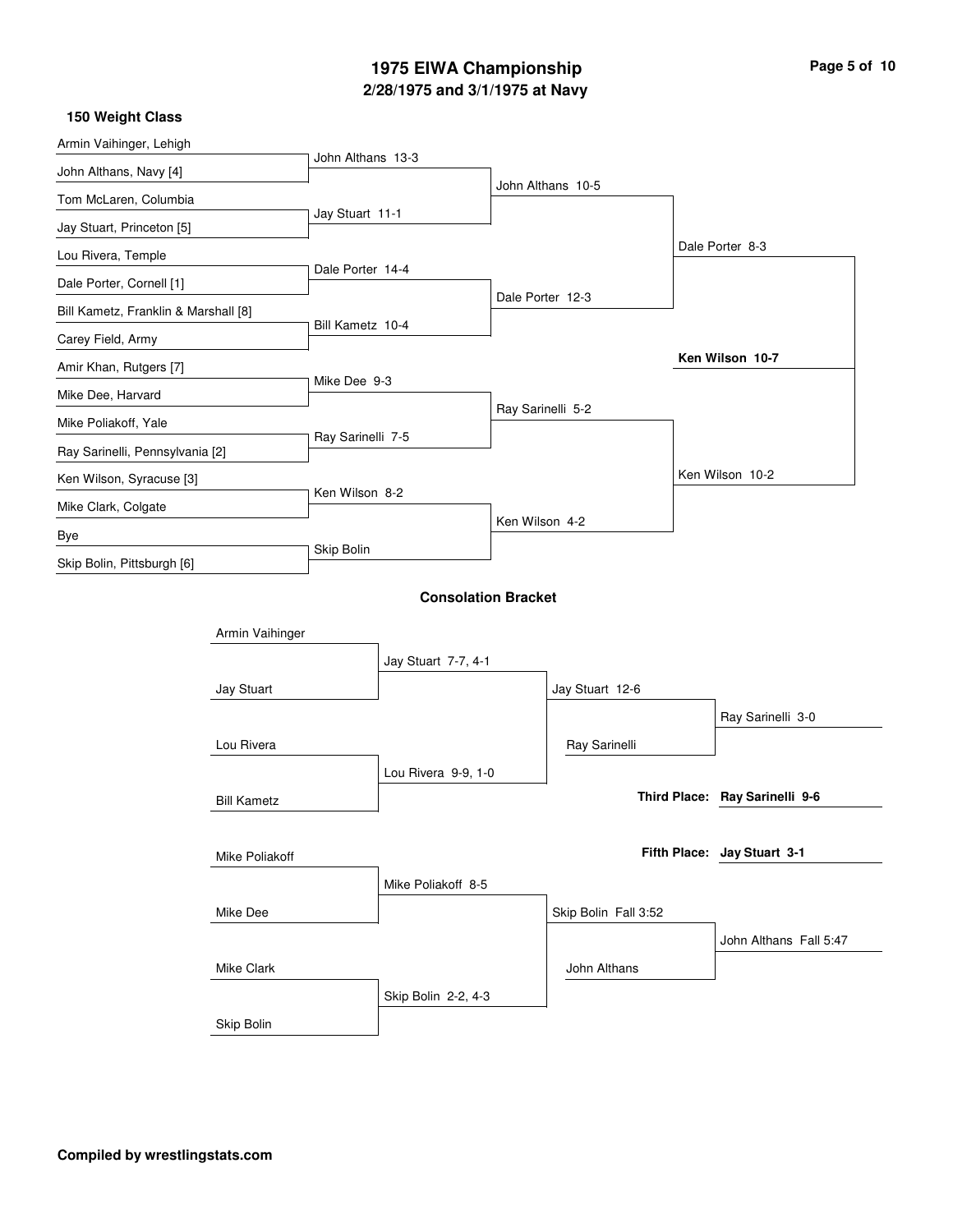# **2/28/1975 and 3/1/1975 at Navy 1975 EIWA Championship Page 6 of 10**

| John Chatman, Pittsburgh [4]   |                    |                       |                            |                       |                                    |
|--------------------------------|--------------------|-----------------------|----------------------------|-----------------------|------------------------------------|
| Bob Kiefer, Rutgers            |                    | John Chatman 11-4     |                            |                       |                                    |
| Nils Deacon, Lehigh [5]        |                    |                       |                            | John Chatman 8-5      |                                    |
| Jim Corcoran, Harvard          |                    | Nils Deacon 13-3      |                            |                       |                                    |
| Broderick, Franklin & Marshall |                    |                       |                            |                       | John Janiak 7-4                    |
| Ted Kastner, Colgate [8]       |                    | Ted Kastner 7-5       |                            |                       |                                    |
| John Janiak, Syracuse [1]      |                    |                       |                            | John Janiak Fall 7:36 |                                    |
| Andrew Hall, Pennsylvania      |                    | John Janiak Fall 3:03 |                            |                       |                                    |
| Marty Schwartz, Yale [2]       |                    |                       |                            |                       | John Janiak 8-3                    |
| Stew Grote, Cornell            |                    | Marty Schwartz 18-3   |                            |                       |                                    |
| Bill Miron, Princeton [7]      |                    |                       |                            | Marty Schwartz 8-3    |                                    |
| Jim Mullin, Columbia           |                    | Bill Miron 9-3        |                            |                       |                                    |
| Roger Fleischer, Navy [3]      |                    |                       |                            |                       | Marty Schwartz 9-9, 1-1 SRD        |
| Cal Daley, Army                |                    | Roger Fleischer 4-2   |                            |                       |                                    |
| Bye                            |                    |                       |                            | Roger Fleischer 7-3   |                                    |
| Bob Slack, Temple [6]          |                    | <b>Bob Slack</b>      |                            |                       |                                    |
|                                |                    |                       | <b>Consolation Bracket</b> |                       |                                    |
|                                |                    |                       |                            |                       |                                    |
|                                | <b>Bob Kiefer</b>  |                       |                            |                       |                                    |
|                                |                    |                       | Nils Deacon 6-1            |                       |                                    |
|                                | Nils Deacon        |                       |                            | Nils Deacon 7-0       |                                    |
|                                |                    |                       |                            |                       | Nils Deacon 7-4                    |
|                                | Andrew Hall        |                       |                            | Roger Fleischer       |                                    |
|                                |                    |                       | Ted Kastner 6-2            |                       | Third Place: Nils Deacon 8-2       |
|                                | <b>Ted Kastner</b> |                       |                            |                       |                                    |
|                                | <b>Stew Grote</b>  |                       |                            |                       | Fifth Place: John Chatman 2-2, 4-2 |
|                                |                    |                       | Bill Miron 8-1             |                       |                                    |
|                                | <b>Bill Miron</b>  |                       |                            | Bill Miron 4-3        |                                    |
|                                |                    |                       |                            |                       | Bill Miron 0-0, 1-1 SRD            |
|                                | Cal Daley          |                       |                            | John Chatman          |                                    |
|                                |                    |                       | Cal Daley 10-5             |                       |                                    |
|                                | <b>Bob Slack</b>   |                       |                            |                       |                                    |
|                                |                    |                       |                            |                       |                                    |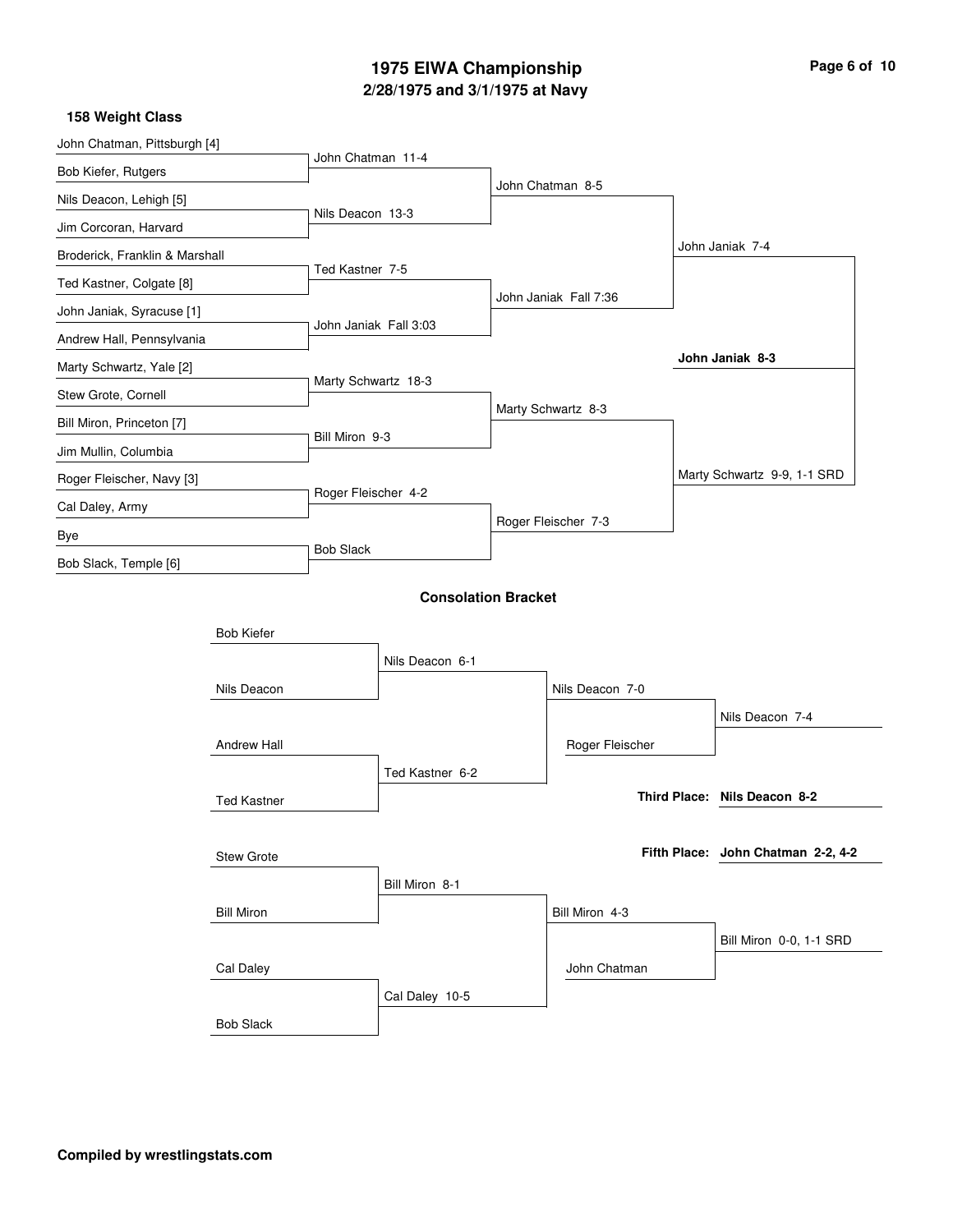# **2/28/1975 and 3/1/1975 at Navy 1975 EIWA Championship Page 7 of 10**

| Tom Wagner, Columbia                |                |                     |                            |               |                          |                                                                                                                                   |                                         |  |
|-------------------------------------|----------------|---------------------|----------------------------|---------------|--------------------------|-----------------------------------------------------------------------------------------------------------------------------------|-----------------------------------------|--|
| George O'Korn, Pittsburgh [4]       |                | George O'Korn 18-5  |                            |               |                          |                                                                                                                                   |                                         |  |
| Ken Conway, Colgate                 |                |                     |                            |               | George O'Korn 5-3        |                                                                                                                                   |                                         |  |
| Mark Kowal, Princeton [5]           |                | Mark Kowal 11-2     |                            |               |                          |                                                                                                                                   |                                         |  |
| Mark Lieberman, Lehigh [1]          |                |                     |                            |               |                          |                                                                                                                                   |                                         |  |
| Ken DeReimer, Pennsylvania          |                |                     | Mark Lieberman Fall 1:41   |               |                          |                                                                                                                                   |                                         |  |
| Jeff Windstein, Franklin & Marshall |                |                     |                            |               | Mark Lieberman Fall 7:45 |                                                                                                                                   |                                         |  |
| Bob Kenny, Navy [8]                 |                | Bob Kenny 3-2       |                            |               |                          |                                                                                                                                   |                                         |  |
| Tim Jenks, Syracuse [2]             |                |                     |                            |               |                          |                                                                                                                                   |                                         |  |
| Tom Bixby, Harvard                  |                | Tim Jenks Fall 7:03 |                            |               |                          |                                                                                                                                   |                                         |  |
| Steve Locke, Cornell                |                |                     |                            |               | Tim Jenks 1-1, 7-2       |                                                                                                                                   |                                         |  |
| James McEwan, Yale [7]              |                |                     | James McEwan Fall 4:05     |               |                          |                                                                                                                                   |                                         |  |
| Ted Petty, Rutgers [3]              |                |                     |                            |               |                          |                                                                                                                                   |                                         |  |
| Jim Carafano, Army                  |                | Ted Petty 8-3       |                            |               |                          |                                                                                                                                   |                                         |  |
| Bye                                 |                |                     |                            | Ted Petty 4-3 |                          |                                                                                                                                   |                                         |  |
| Tom Cunningham, Temple [6]          |                | Tom Cunningham      |                            |               |                          |                                                                                                                                   |                                         |  |
|                                     |                |                     | <b>Consolation Bracket</b> |               |                          |                                                                                                                                   | Tim Jenks 6-3<br>George O'Korn 4-4, 6-1 |  |
|                                     | Tom Wagner     |                     |                            |               |                          |                                                                                                                                   |                                         |  |
|                                     |                |                     | Mark Kowal 5-3             |               |                          |                                                                                                                                   |                                         |  |
|                                     | Mark Kowal     |                     |                            |               | Mark Kowal 2-2, 4-2      |                                                                                                                                   |                                         |  |
|                                     |                |                     |                            |               |                          |                                                                                                                                   |                                         |  |
|                                     | Ken DeReimer   |                     |                            |               | Tim Jenks                |                                                                                                                                   |                                         |  |
|                                     |                |                     | Bob Kenny Fall 3:38        |               |                          |                                                                                                                                   |                                         |  |
|                                     | Bob Kenny      |                     |                            |               |                          |                                                                                                                                   |                                         |  |
|                                     |                |                     |                            |               |                          | Mark Lieberman Fall 6:42<br>Mark Lieberman 12-6<br>Ted Petty 3-2<br>Third Place: Tim Jenks 3-2<br>Fifth Place: Tom Cunningham 6-0 |                                         |  |
|                                     | Tom Bixby      |                     |                            |               |                          |                                                                                                                                   |                                         |  |
|                                     |                |                     | James McEwan 10-0          |               |                          |                                                                                                                                   |                                         |  |
|                                     | James McEwan   |                     |                            |               | Tom Cunningham 5-4       |                                                                                                                                   |                                         |  |
|                                     |                |                     |                            |               |                          |                                                                                                                                   |                                         |  |
|                                     | Jim Carafano   |                     |                            |               | George O'Korn            |                                                                                                                                   |                                         |  |
|                                     |                |                     | Tom Cunningham 12-4        |               |                          |                                                                                                                                   |                                         |  |
|                                     | Tom Cunningham |                     |                            |               |                          |                                                                                                                                   |                                         |  |
|                                     |                |                     |                            |               |                          |                                                                                                                                   |                                         |  |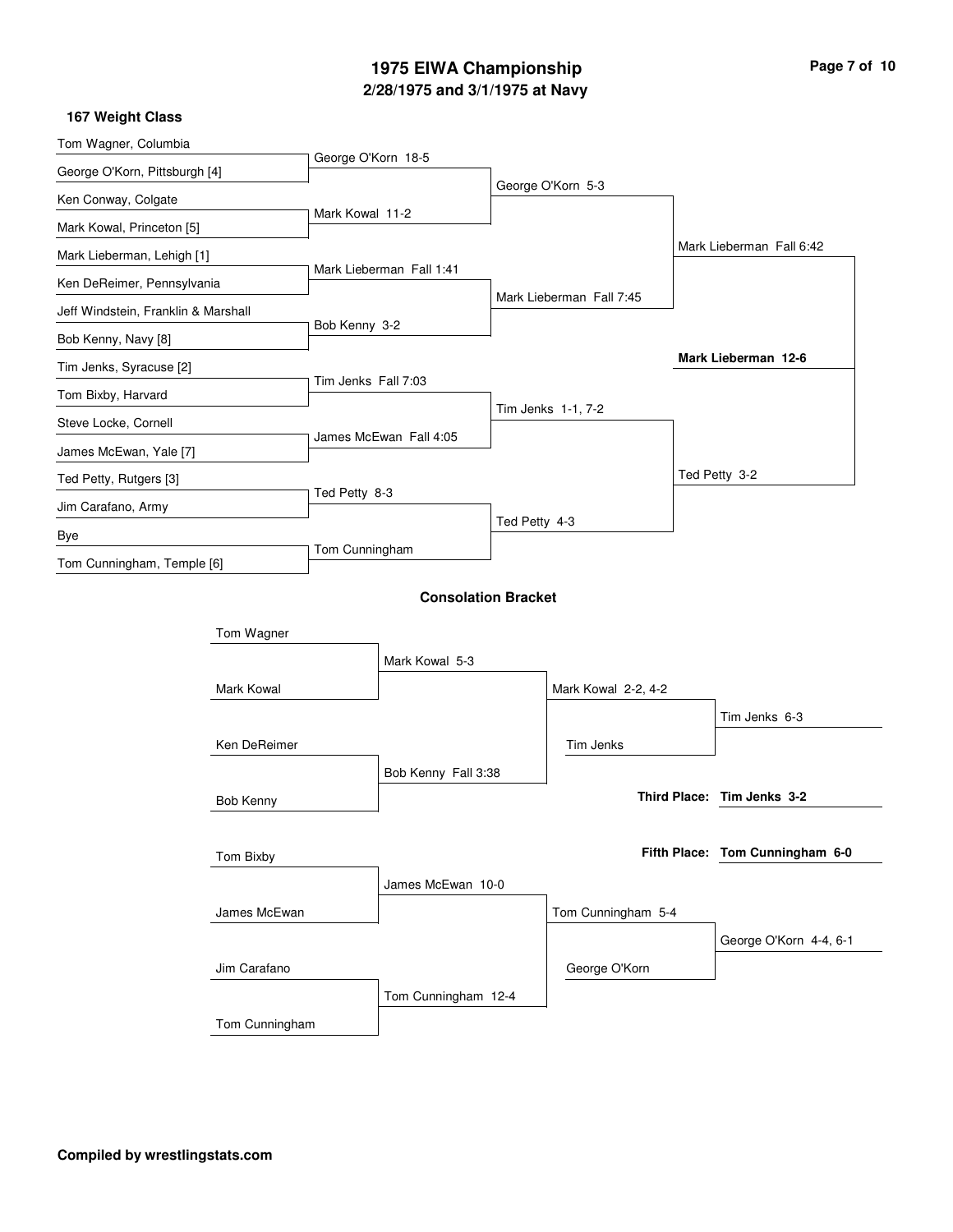# **2/28/1975 and 3/1/1975 at Navy 1975 EIWA Championship Page 8 of 10**

| Ken Goodrow, Navy [4]                  |                     |                      |                            |                         |                                  |
|----------------------------------------|---------------------|----------------------|----------------------------|-------------------------|----------------------------------|
| Rich Acierno, Temple                   |                     |                      | Ken Goodrow Fall 4:52      |                         |                                  |
| Craig Evans, Pittsburgh [5]            |                     |                      |                            | Ken Goodrow 5-3         |                                  |
| Kent Weichmann, Yale                   |                     | Craig Evans 15-12    |                            |                         |                                  |
| Rich McPhee, Army                      |                     |                      |                            |                         | Mike Lieberman 13-2              |
| Mike Lieberman, Lehigh [1]             |                     | Mike Lieberman 12-1  |                            |                         |                                  |
| Fran DeLaurentis, Colgate              |                     |                      |                            | Mike Lieberman 15-2     |                                  |
| Dan Wallon, Syracuse [8]               |                     | Dan Wallon Fall 1:21 |                            |                         |                                  |
| Ricky Ouellet, Columbia                |                     |                      |                            |                         | Mike Lieberman DFT 3:58          |
| Jim Strathmeyer, Harvard [7]           |                     | Jim Strathmeyer 12-3 |                            |                         |                                  |
| Peter Ingersoll, Pennsylvania          |                     |                      |                            | Steve Bonsall Fall 1:40 |                                  |
| Steve Bonsall, Rutgers [2]             |                     |                      | Steve Bonsall Fall 3:53    |                         |                                  |
| Steve Paterno, Franklin & Marshall [3] |                     |                      |                            |                         | Steve Bonsall 9-4                |
| John Palladino, Cornell                |                     |                      | Steve Paterno Fall 2:28    |                         |                                  |
| Bye                                    |                     |                      |                            | Chris Carey Fall 3:52   |                                  |
| Chris Carey, Princeton [6]             |                     | Chris Carey          |                            |                         |                                  |
|                                        |                     |                      | <b>Consolation Bracket</b> |                         |                                  |
|                                        |                     |                      |                            |                         |                                  |
|                                        | <b>Rich Acierno</b> |                      |                            |                         |                                  |
|                                        |                     |                      | Craig Evans Fall 1:41      |                         |                                  |
|                                        | Craig Evans         |                      |                            | Craig Evans 4-2         |                                  |
|                                        |                     |                      |                            |                         | Craig Evans Fall 5:05            |
|                                        | <b>Rich McPhee</b>  |                      |                            | Chris Carey             |                                  |
|                                        |                     |                      | Rich McPhee 16-3           |                         |                                  |
|                                        | Dan Wallon          |                      |                            |                         | Third Place: Craig Evans 5-1     |
|                                        |                     |                      |                            |                         |                                  |
|                                        | Peter Ingersoll     |                      |                            |                         | Fifth Place: Chris Carey Med FFT |
|                                        |                     |                      | Peter Ingersoll 7-1        |                         |                                  |
|                                        | Jim Strathmeyer     |                      |                            | Steve Paterno 13-1      |                                  |
|                                        |                     |                      |                            |                         | Ken Goodrow 4-1                  |
|                                        | Steve Paterno       |                      |                            | Ken Goodrow             |                                  |
|                                        |                     |                      | Steve Paterno              |                         |                                  |
|                                        | Bye                 |                      |                            |                         |                                  |
|                                        |                     |                      |                            |                         |                                  |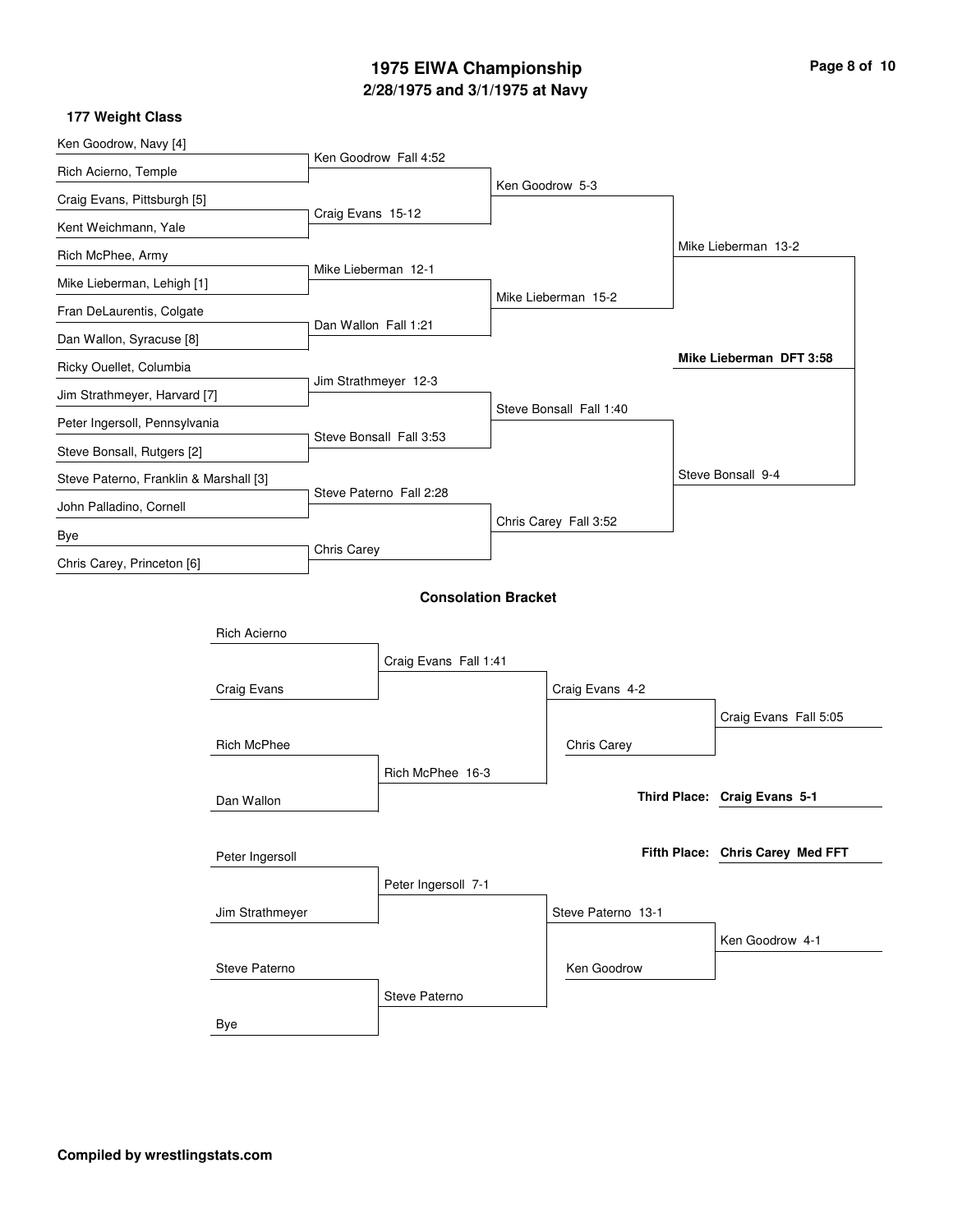## **2/28/1975 and 3/1/1975 at Navy 1975 EIWA Championship Page 9 of 10**

| 190 Weight Class                |                        |                            |                  |                          |                               |                                  |
|---------------------------------|------------------------|----------------------------|------------------|--------------------------|-------------------------------|----------------------------------|
| Charles Stratton, Colgate [4]   | Charles Stratton 15-4  |                            |                  |                          |                               |                                  |
| Tim Connick, Cornell            |                        |                            | Bill Bailey 14-3 |                          |                               |                                  |
| Bill Bailey, Pittsburgh [5]     |                        |                            |                  |                          |                               |                                  |
| Robert Davies, Rutgers          | Bill Bailey 16-4       |                            |                  |                          |                               |                                  |
| Curry, Army                     | Jeff Simons Fall 3:41  |                            |                  |                          |                               | Jeff Simons 12-3                 |
| Jeff Simons, Navy [1]           |                        |                            |                  |                          |                               |                                  |
| Paul Head, Syracuse [8]         |                        |                            |                  | Jeff Simons Fall 2:28    |                               |                                  |
| John Cella, Franklin & Marshall | Paul Head Fall 7:41    |                            |                  |                          |                               |                                  |
| Matt Peckham, Columbia          |                        |                            |                  |                          |                               | Don McCorkel 7-4                 |
| Neal Brendel, Yale [2]          | Neal Brendel 5-0       |                            |                  |                          |                               |                                  |
| Jack Coughlin, Temple [7]       |                        |                            |                  | Neal Brendel Fall 1:11   |                               |                                  |
| Don Haines, Pennsylvania        | Don Haines 6-2         |                            |                  |                          |                               |                                  |
| Mark Cribbs, Princeton          |                        |                            |                  |                          |                               | Don McCorkel 7-1                 |
| Don McCorkel, Lehigh [3]        | Don McCorkel Fall 4:09 |                            |                  |                          |                               |                                  |
| Bye                             |                        |                            |                  | Don McCorkel 12-0        |                               |                                  |
| Sal D'Agostino, Harvard [6]     | Sal D'Agostino         |                            |                  |                          |                               |                                  |
|                                 |                        | <b>Consolation Bracket</b> |                  |                          |                               |                                  |
|                                 |                        |                            |                  |                          |                               |                                  |
| <b>Robert Davies</b>            |                        |                            |                  |                          |                               |                                  |
|                                 |                        | Charles Stratton 6-3       |                  |                          |                               |                                  |
| <b>Charles Stratton</b>         |                        |                            |                  | Paul Head Fall 2:28      |                               |                                  |
|                                 |                        |                            |                  |                          |                               | Neal Brendel Fall 3:27           |
| Curry                           |                        |                            |                  | <b>Neal Brendel</b>      |                               |                                  |
| Paul Head                       |                        | Paul Head 4-0              |                  |                          |                               |                                  |
|                                 |                        |                            |                  |                          | Third Place: Neal Brendel 4-0 |                                  |
|                                 |                        |                            |                  |                          |                               |                                  |
| Matt Peckham                    |                        |                            |                  |                          |                               | Fifth Place: Sal D'Agostino 10-9 |
|                                 |                        | Don Haines 7-3             |                  |                          |                               |                                  |
| Don Haines                      |                        |                            |                  | Sal D'Agostino Fall 1:06 |                               |                                  |
|                                 |                        |                            |                  |                          |                               | Bill Bailey Fall 5:36            |
| Don Haines                      |                        |                            |                  | <b>Bill Bailey</b>       |                               |                                  |
|                                 |                        | Sal D'Agostino Fall 1:39   |                  |                          |                               |                                  |
| Sal D'Agostino                  |                        |                            |                  |                          |                               |                                  |